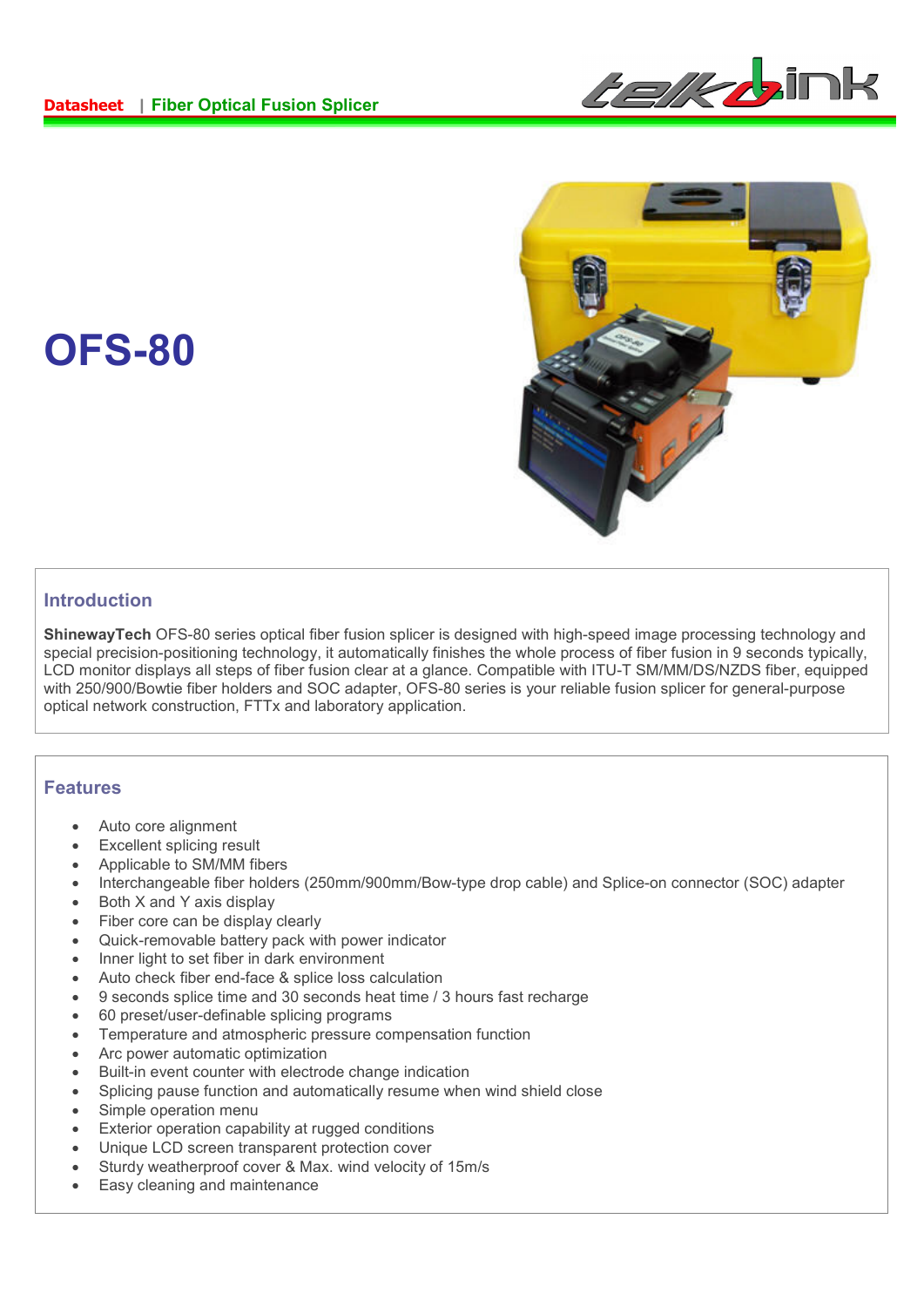

### **Interchangeable fiber holders & Splice-on connector (SOC) adapter**

OFS-80E is engineered to work with interchangeable fiber holders which makes it easy for the operator to cleave and splice different types of fiber like 250mm, 900mm and Bow-type anywhere in the network. OFS-80E also supports spliceon connectors (SOC) splicing for efficient FTTx deployment and maintenance.



 $250 \,\mu$  m



 $900 \mu m$ 



**Bow-type** 



**SOC** splicing

## **Rigid multi-functional transporting case for field operation**

- Complete protection of splicer
- Unique design of removeable spicer holder on case top for stable operation
- Intergrated tool box with cover on case top